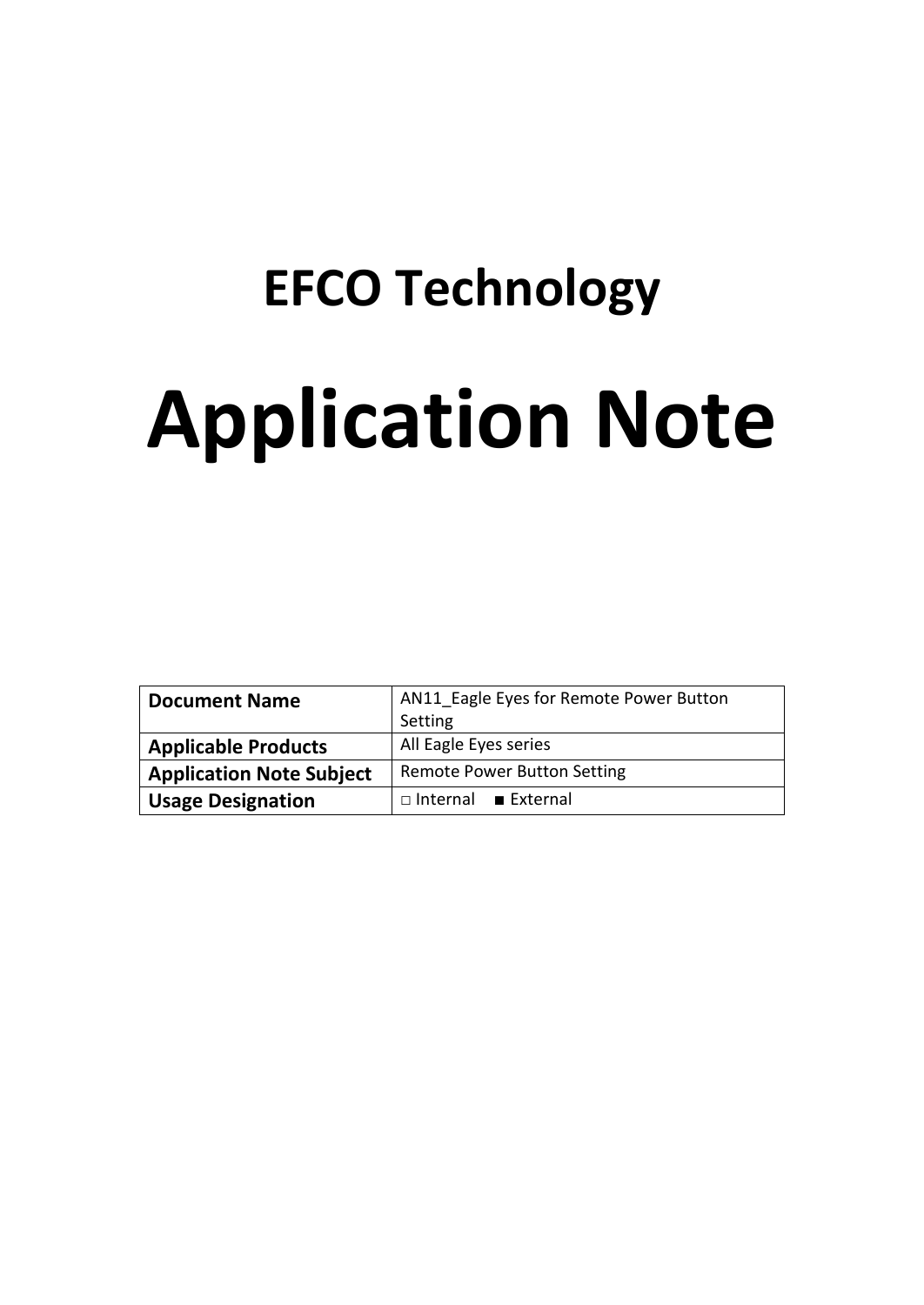# **Preface**

# **Revision History**

| <b>Revision</b> | <b>Date</b> | <b>Author</b> | <b>Description</b>  |
|-----------------|-------------|---------------|---------------------|
| 1.0             | 2021/03/16  | J Yen         | Preliminary release |
|                 |             |               |                     |
|                 |             |               |                     |
|                 |             |               |                     |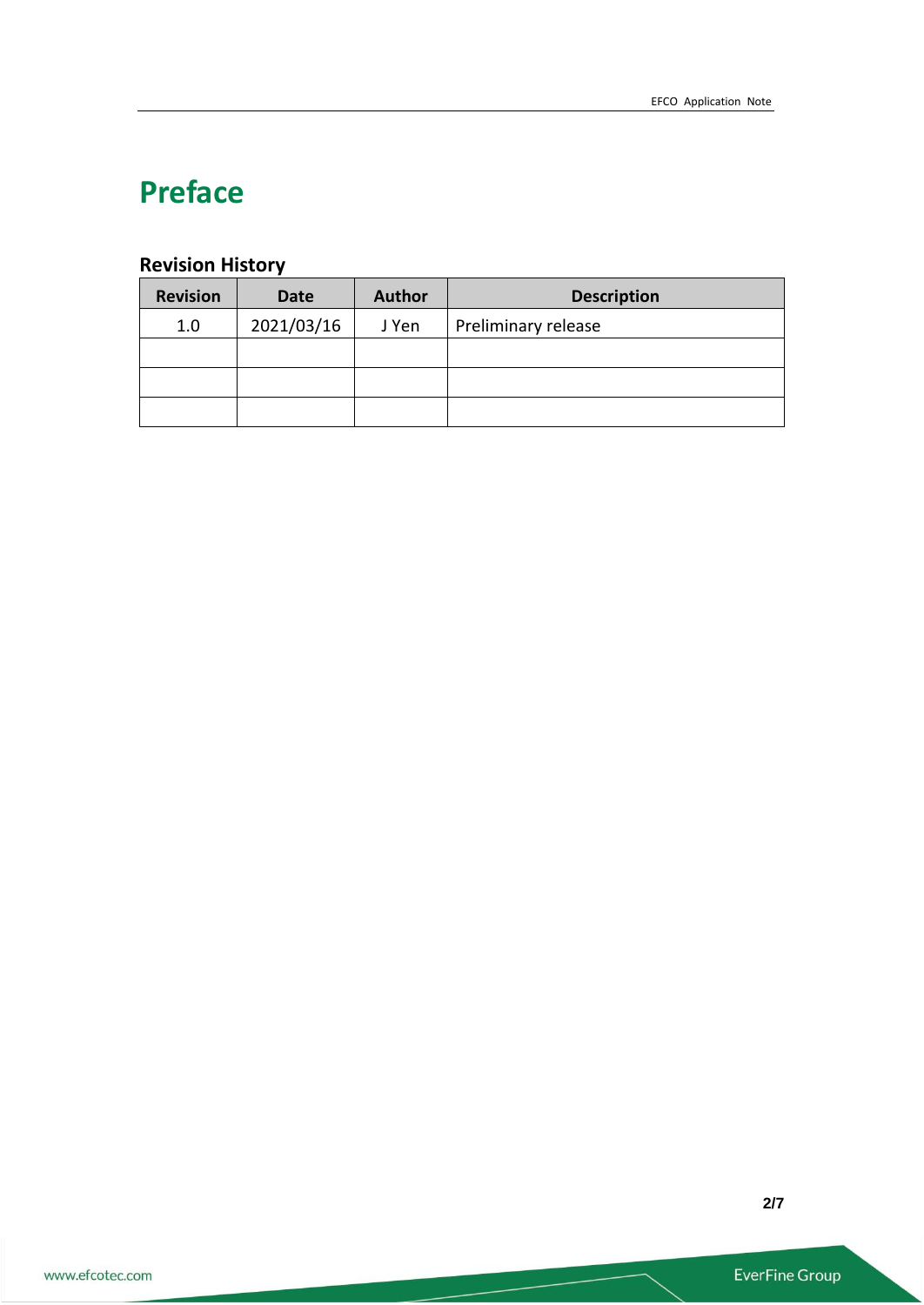# **Copyright**

Copyright © 2021 EFCO Technology. All rights are reserved. EFCO reserves the right to make improvements to the products described in this manual at any time without notice.

No part of this manual may be reproduced, copied, translated or transmitted in any form or by any means without the prior written permission of EFCO. Information provided in this manual is intended to be accurate and reliable. However, EFCO assumes no responsibility for its use, nor for any infringements of the rights of third parties, which may result from its use.

The material in this document is for product information only and is subject to change without notice. While reasonable efforts have been made in the preparation of this document to assure its accuracy, EFCO assumes no liabilities resulting from errors or omissions in this document, or from the use of the information contained herein.

EFCO reserves the right to make changes in the product design without notice.

## **Acknowledgements**

All brand names and/or trademarks are the properties and registered brands of their respective owners.

For more information about this and other EFCO products, please visit our website at: [www.efcotec.com](file:///C:/Users/PattyWu/Documents/Manual/DMCT/www.efcotec.com)

# **Warnings, Cautions and Notes**

**Warning!** Warnings indicate conditions, which if not observed, can cause personal



injury!



Cautions are included to help you avoid damaging hardware or losing data.





Notes provide optional additional information.

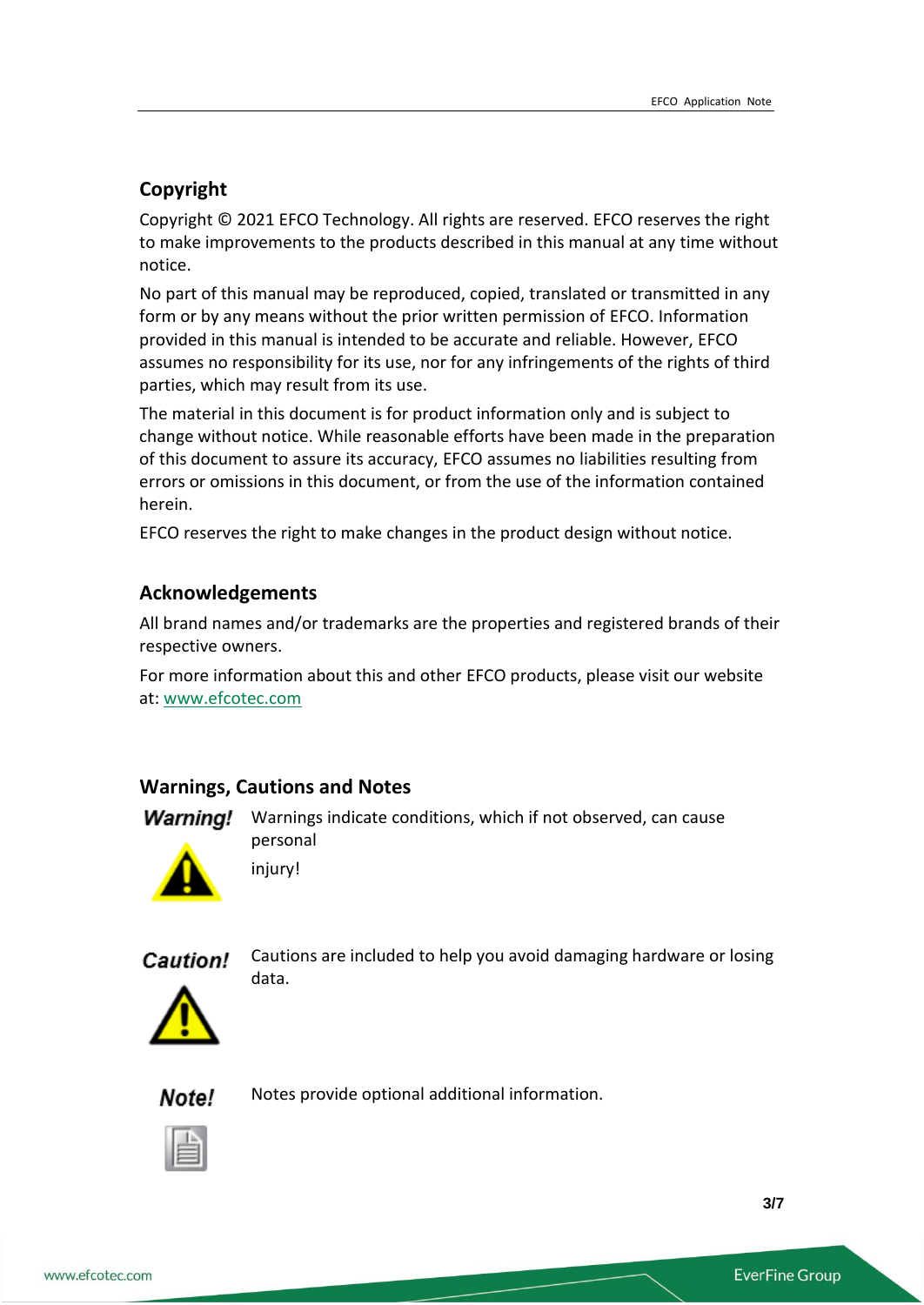# **Title**

How to connect AIH/AIM series remote power button and power LED?

# **Answer**

#### **1. General Introduction**

"Remote/IGN" connector supports remote power control and power LED. When plugging DC input power, push remote power switch to turn the power on, and the system power LED is on. When system in power on mode, push remote power switch again to turn off the system, and the power LED will be off.



3.81mm 1x5 Terminal Block

#### **2. Pin Define**

| Pin No        | <b>Description</b> |
|---------------|--------------------|
| 1             | lgnition+          |
| $\mathcal{P}$ | Ignition-          |
| 3             | Power Button N     |
|               | GND                |
|               | Power LED+         |

#### Note!

a. Ignition + Pin Voltage/Currents: Follow AC adapter input voltage/100mA

- b. Power LED + Pin Voltage/Current: +3V/10mA
- c. Power button needs using push switch type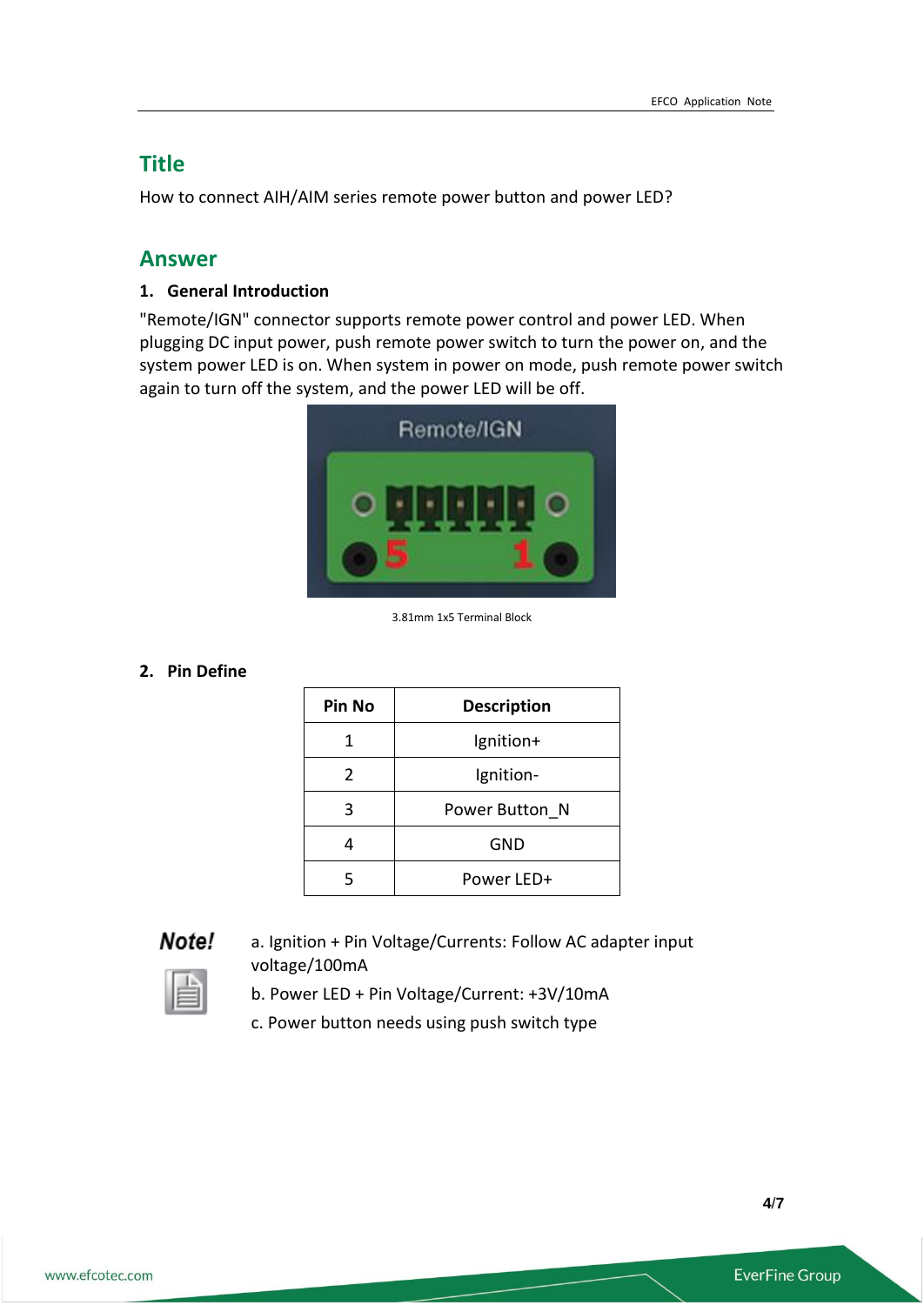#### **3. Set up Remote Power Button with 3V LED Connection**

Connect "Remote Power switch" at Pin 3 & Pin 4, and "Power LED" at Pin 4 & Pin 5 of the Remote/IGN connector.



## **4. Set up Remote Power Button with 12V/24V LED Connection**

The setup is the same as Step 3. The reason that the LED's brightness is not enough, is Pin 5 only provides 3V/10mA power. The solution is to use "ING+" pin to drive 12V/24V LED with redefine of Pin 5 at Remote/IGN connector.

#### **AIM Series--**

a> Connector location

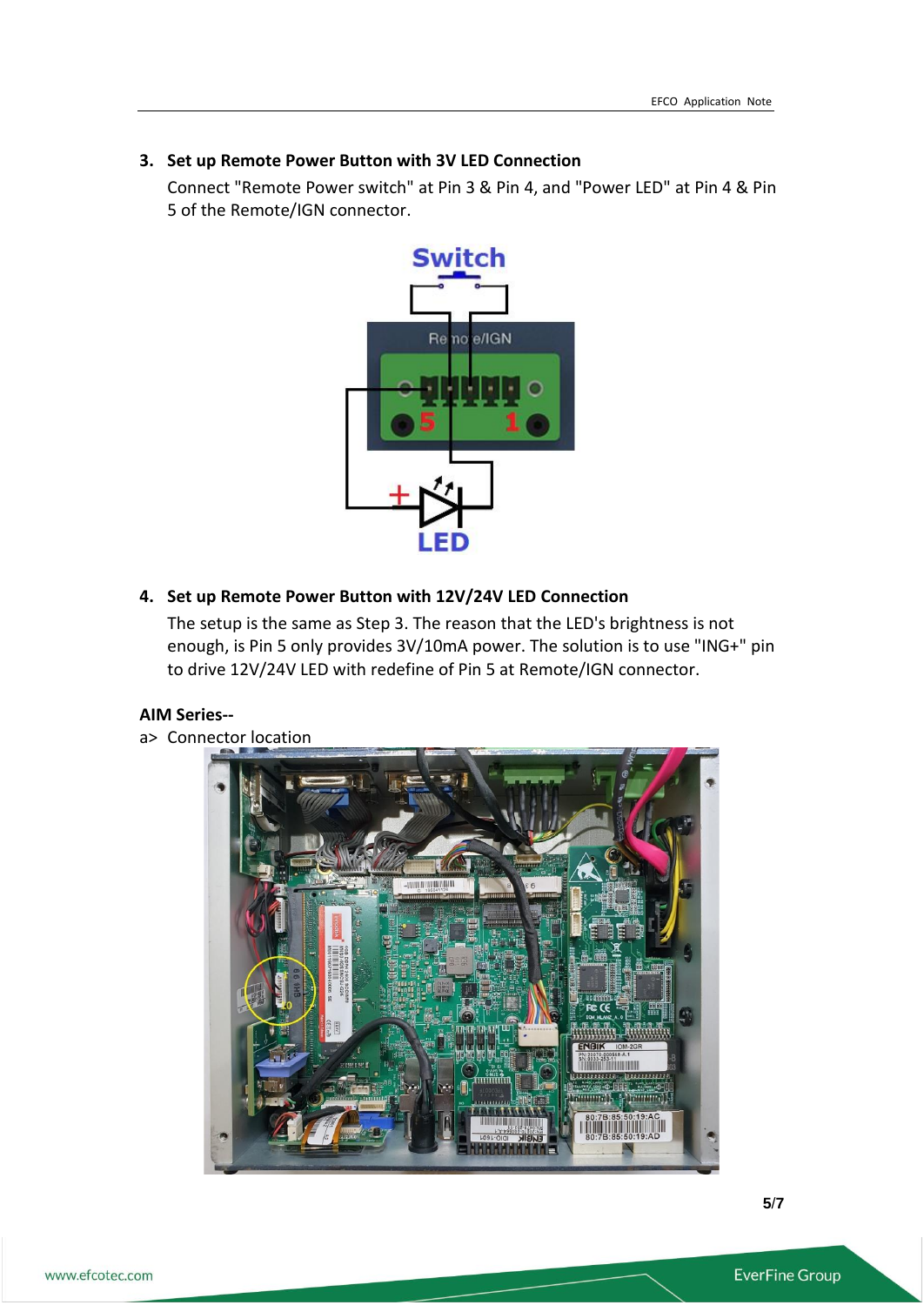b> Change cable Pin 5 to Pin 6.





#### **AIH Series--**

c> Connector location



d> Change cable Pin 5 to Pin 6.